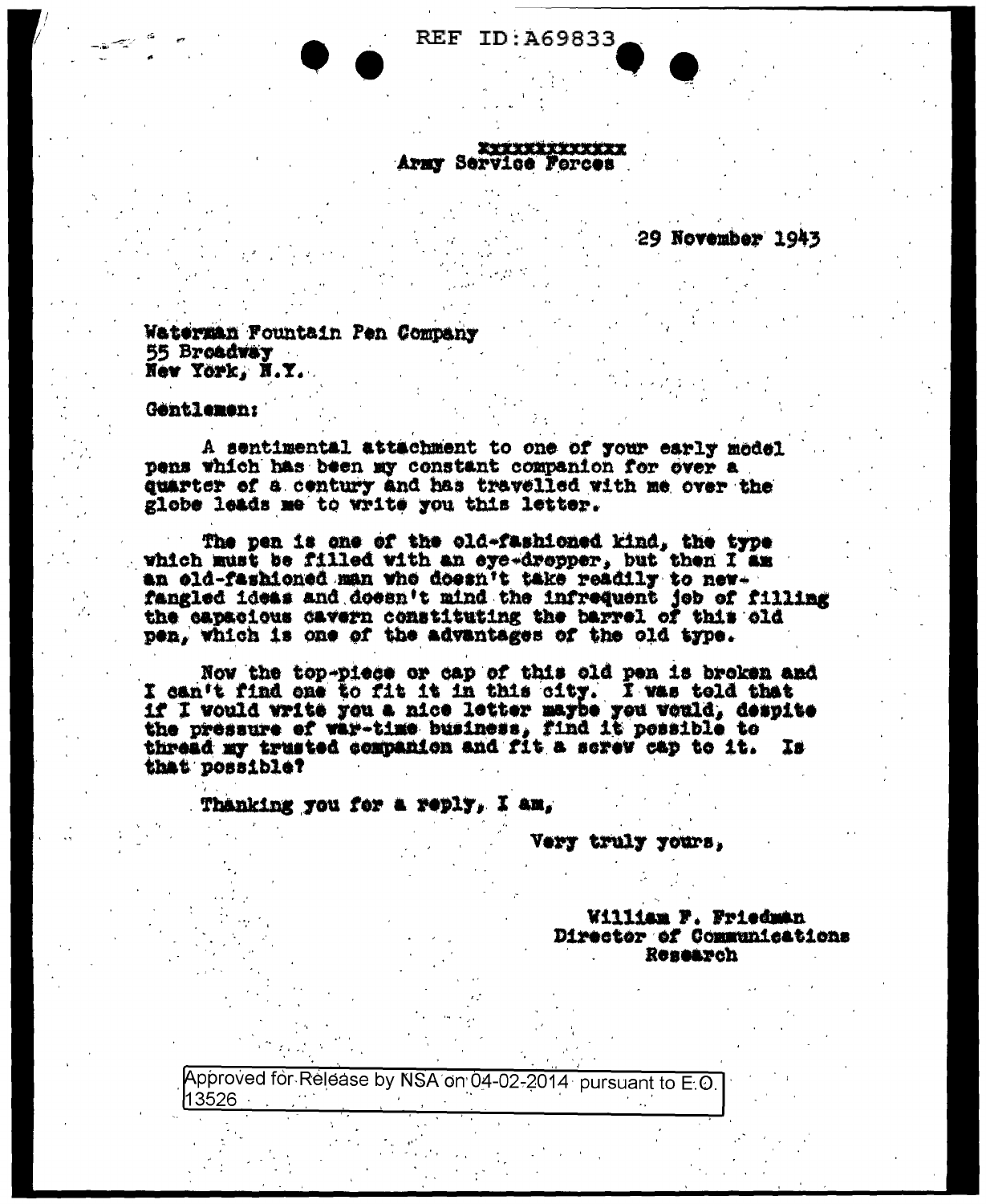

• i.: - ... •

344 Hudson Street, NewYork,N.Y.

Postal Zone 13

CHICAGO BOSTON SAN FRANCISCO MONTREAL

December 16, 1943

Mr. W. F. Friedman Room 30340 The Pentagon Washington, D. C.

Dear Sir:

We find upon examining the Waterman's fountain pen sent to us, which is a dropper filler type, that the pen point is not a.Waterman's, nor is the same of proper size for this holder.

> We can supply: New Plain cap ---<br>Attach regular clip -\$ .60  $\frac{.30}{.}$ It will also be necessary to supply: · .. \$ .90 A new waterman's gold pen- \$3.00 Less old gold allowance  $\sim$  .50

10% Excise Tax --<br>- Clean and adjust parts 2.50 .25 No Charge 3.65

With your approval of the above attention you may remit by check or money order, whichever way is convenient for  $y$ ou, includiug \$ .07 for return postage and insurance. Or, if you prefer, we will make shipment by  $C_1, C_2, D$ . mail, for which there will be a Government charge of \$ .15 for postage, insurance and c.o.n. tee.

> Very truly yours, L. E. WATERMAN COMPANY

WR:DMG Service Department

I• 1114•27111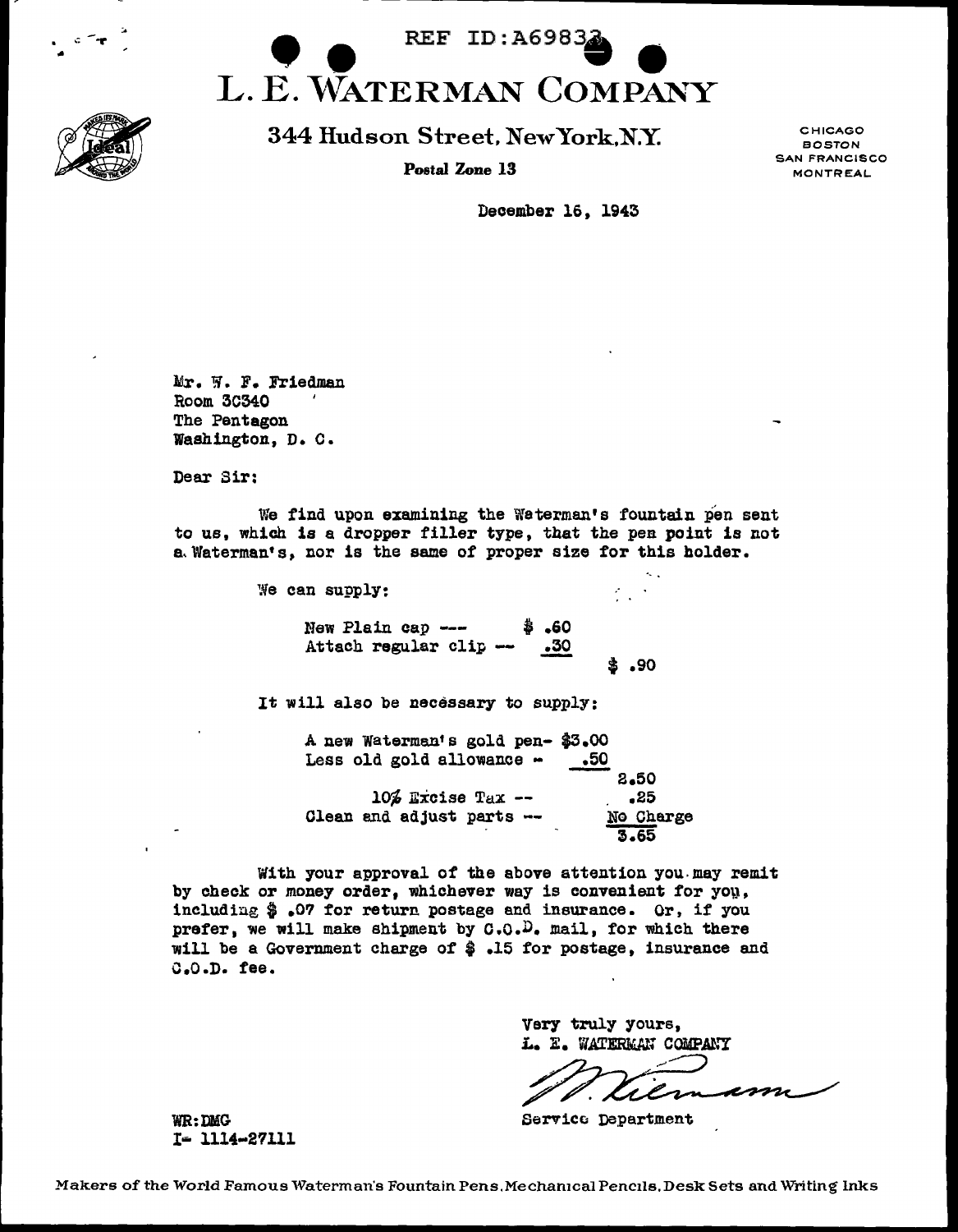**REF ID: A69833** 

## XXXXXXXXXXXXXX<br>Army Service Forces

Room 30340 The Pentagon **SPSIS-3.** 

## 18 December 1943

L. E. Waterman Company. 344 Hudson Street, New York 13. N.Y.

Gentlemen:

Receipt of your letter of December 16, is acknowledged. I note that you can supply a new plain cap with a regular clip for the sum of 90%. I do not know whether this would include a screw cap and the cost of threading the barrel.

I also note that you state it would be necessary<br>to supply a new gold pen, but I am perfectly happy<br>with the present point and although it is not a Waterman point it suits my hand very well. I see no reason for its replacement. Can you please explain why you think it is necessary?

Thanking you for your courtesy in replying, I am,

Very truly yours,

William F. Friedman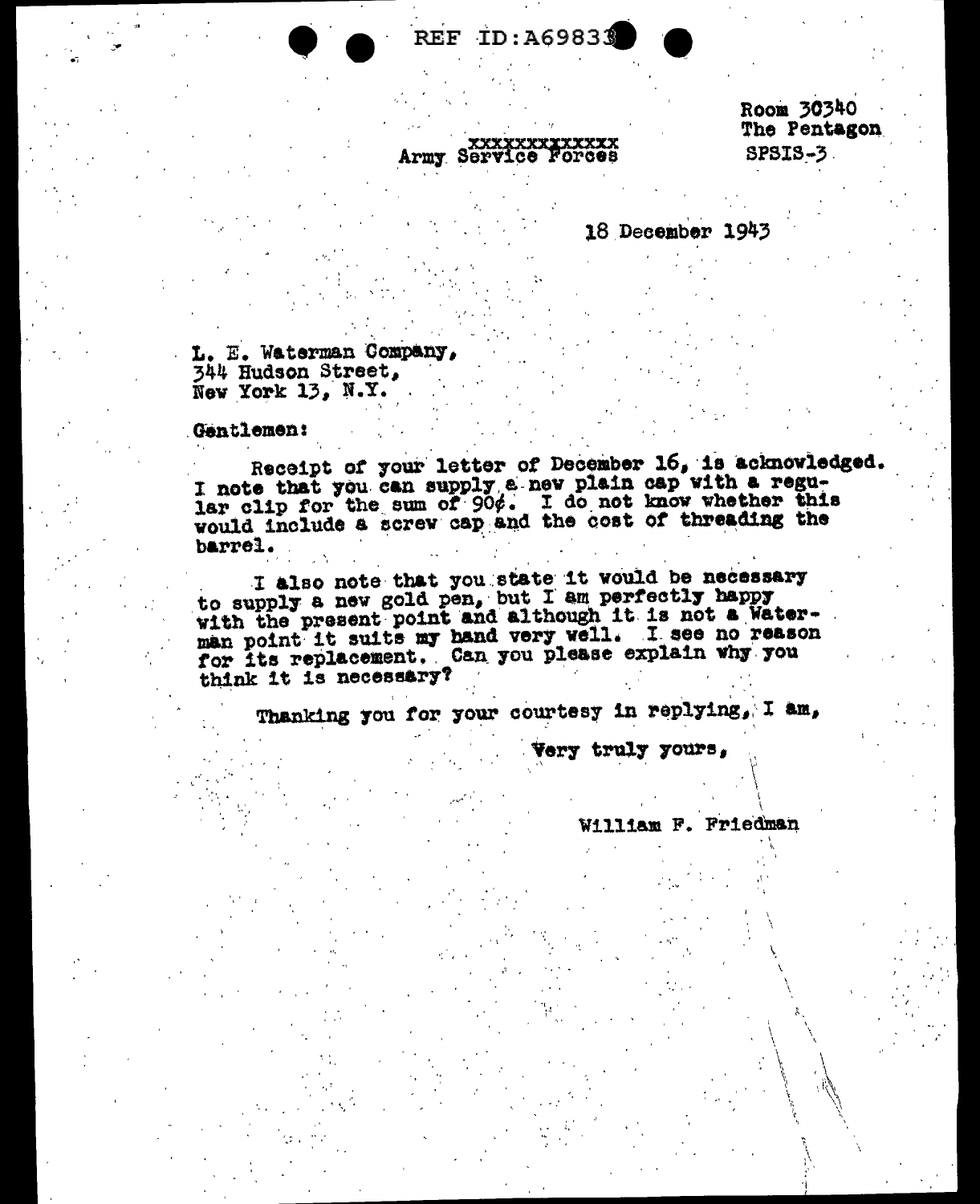





344 Hudson Street. NewYork,N.Y Postal Zone 13

CHICAGO BOSTON SAN FRANCISCO MONTREAL

January 3, 1944

Mr. William F. Friedman Room 30340 The Pentagon Washington, D. C.

Dear Sir:

Replying to your letter *ot* December 18, in reference to the #16 dropper filler type Waterman's fountain pen sent to us, wish to state that your holder cannot be threaded and a cap with threads cannot be supplied.

our quotation covers the cost *ot* a plain slip on cap at  $-$  \$.60.

Regarding the pen point, in order to insure a proper flow of ink a gold pen of the correct size and style should be supplied. You no doubt will recall that the pen point in your holder was size  $#5$ , whereas the proper size is  $#6$ .

However, it you simply wish to have a Plain cap or clip cap supplied, we will be pleased to give that attention at the price quoted in our letter.

> Very truly yours. L. E. WATERMAN COMPANY

 $\sim 10^{-1}$ 

**Contract Contract State** 

rem

WR:DMG Service Department

I- 4-27111